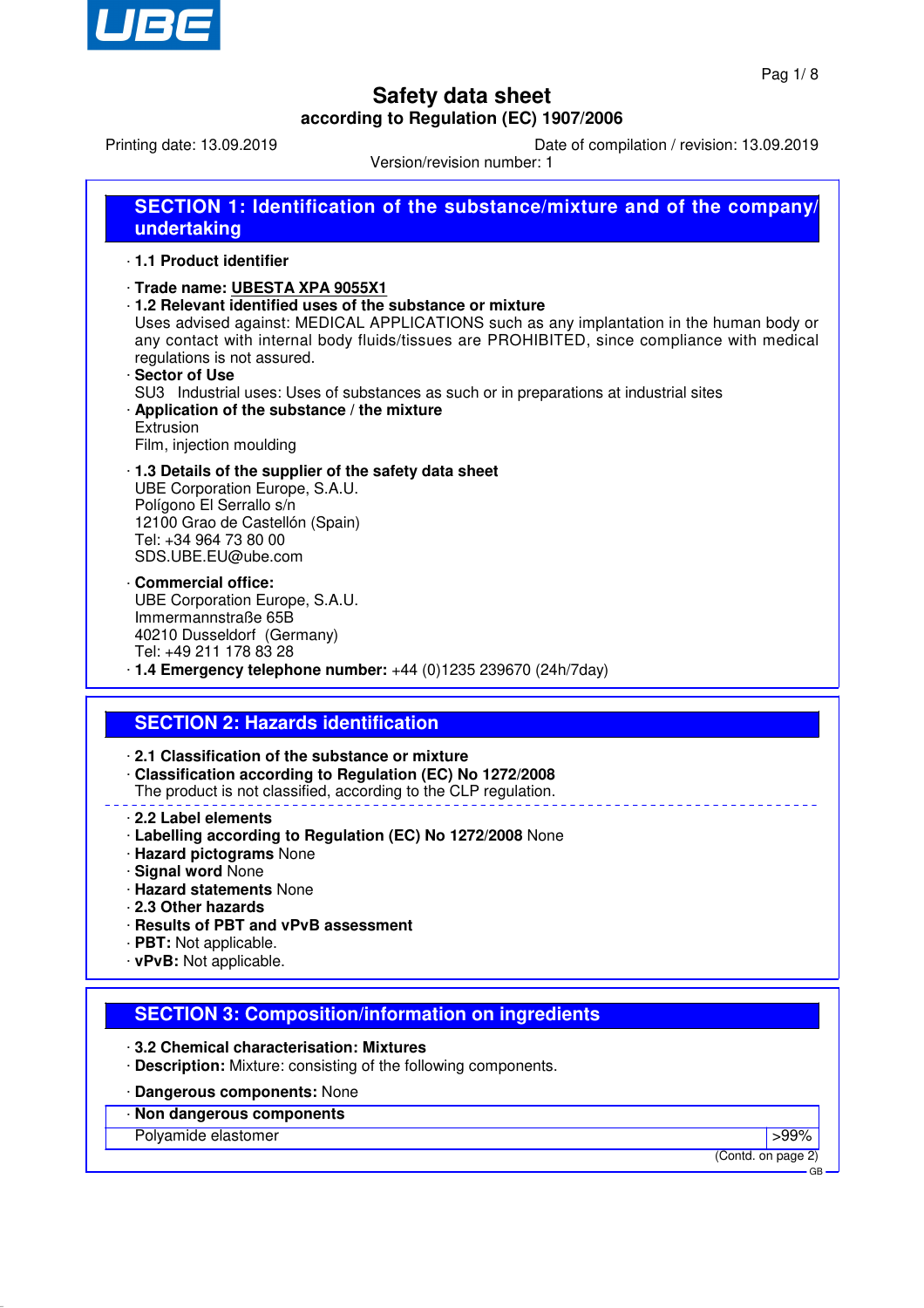

Printing date: 13.09.2019 Date of compilation / revision: 13.09.2019

Version/revision number: 1

**Trade name: UBESTA XPA 9055X1**

Others and the contract of the contract of the contract of the contract of the contract of the contract of the contract of the contract of the contract of the contract of the contract of the contract of the contract of the

# **SECTION 4: First aid measures**

#### · **4.1 Description of first aid measures**

#### · **General information:**

Immediately remove any clothing soiled by the product. Take affected persons out into the fresh air. Seek medical treatment.

· **After inhalation:**

If exposed to vapors from heating and molding material, remove to fresh air.

If symptoms, coughing and discomfort in nose and throat remain, get medical attention.

#### · **After skin contact:**

Immediately wash with water and soap and rinse thoroughly.

If redness, itching or burning sensation develops, get medical attention.

After contact with the molten product, cool rapidly with cold water.

Do not pull solidified product off the skin.

Seek medical treatment.

· **After eye contact:**

Inmediately flush exposed area with copious amounts of tepid water for at least 15 minutes If redness, itching or burning sensation develops, do not rub eyes and immediately get medical attention.

· **After swallowing:**

Rinse out mouth and then drink plenty of water.

Do not induce vomiting; call for medical help immediately.

· **4.2 Most important symptoms and effects, both acute and delayed** At molten state, expected to cause burns to skin.

Irreversible dermatitis will occur if you do not wash affected skin immediately and thoroughly.

· **4.3 Indication of any immediate medical attention and special treatment needed**

Treatment: Treat according to symptoms (decontamination, vital functions), no known specific antidote.

## **SECTION 5: Firefighting measures**

· **5.1 Extinguishing media**

## · **Suitable extinguishing agents:**

**Water** 

Fire-extinguishing powder

Carbon dioxide

Use fire extinguishing methods suitable to surrounding conditions.

· **For safety reasons unsuitable extinguishing agents:** Not known

#### · **5.2 Special hazards arising from the substance or mixture**

In case of fire, the following can be released: Carbon monoxide (CO) Carbon Dioxide (CO2) Under certain fire conditions, traces of other toxic gases cannot be excluded, e.g.: Hydrogen cyanide (HCN) Ammonia (NH3)

- · **5.3 Advice for firefighters**
- · **Protective equipment:** Firefighters should wear appropriate protective equipment Mouth respiratory protective device.

(Contd. on page 3)

GB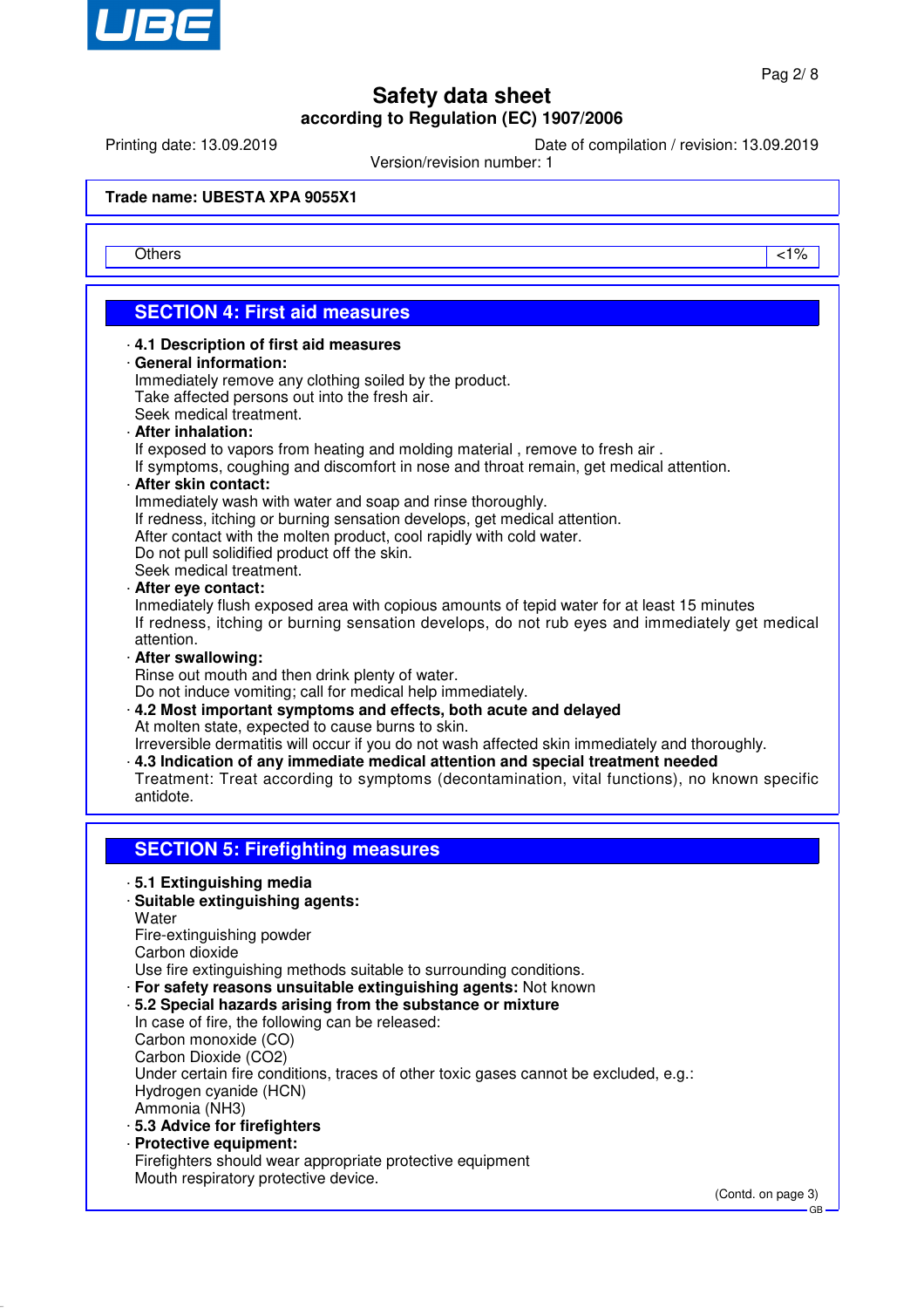

Printing date: 13.09.2019 Date of compilation / revision: 13.09.2019

Version/revision number: 1

**Trade name: UBESTA XPA 9055X1**

### · **Additional information**

Cool endangered receptacles with water spray.

Collect contaminated fire fighting water separately. It must not enter the sewage system.

## **SECTION 6: Accidental release measures**

- · **6.1 Personal precautions, protective equipment and emergency procedures** Stop leak if you can do so without risk Remove combustible materials Ensure adequate ventilation Use personal protective equipment as indicated in paragraph 8 · **6.2 Environmental precautions:** Do not allow to enter sewers/ surface or ground water.
- · **6.3 Methods and material for containment and cleaning up:** Sweep up to prevent slipping on polymer pellets Send for recovery or disposal in suitable receptacles.

Dispose contaminated material as waste according to item 13.

· **6.4 Reference to other sections** See Section 7 for information on safe handling. See Section 8 for information on personal protection equipment. See Section 13 for disposal information.

## **SECTION 7: Handling and storage**

· **7.1 Precautions for safe handling** Keep away from foodstuffs, beverages and feed. Immediately remove all soiled and contaminated clothing Wash hands before breaks and at the end of work. Do not eat, drink, smoke or sniff while working. Molten state: Avoid skin contact with the liquefied material. Avoid breathing dust/fume/vapours. · **Information about fire - and explosion protection:** Protect against electrostatic charges. · **7.2 Conditions for safe storage, including any incompatibilities** · **Storage:** · **Requirements to be met by storerooms and receptacles:** Store in cool, dry conditions in well sealed receptacles.

- · **Information about storage in one common storage facility:** Not required.
- · **Further information about storage conditions:** Protect from heat and direct sunlight.
- · **7.3 Specific end use(s)**

No further relevant information available. See item 1.2

## **SECTION 8: Exposure controls/personal protection**

· **Additional information about design of technical facilities:** Adequate ventilation should be maintained at handing. Additionally, local exhaust ventilation recommended at melting process.

(Contd. on page 4)

GB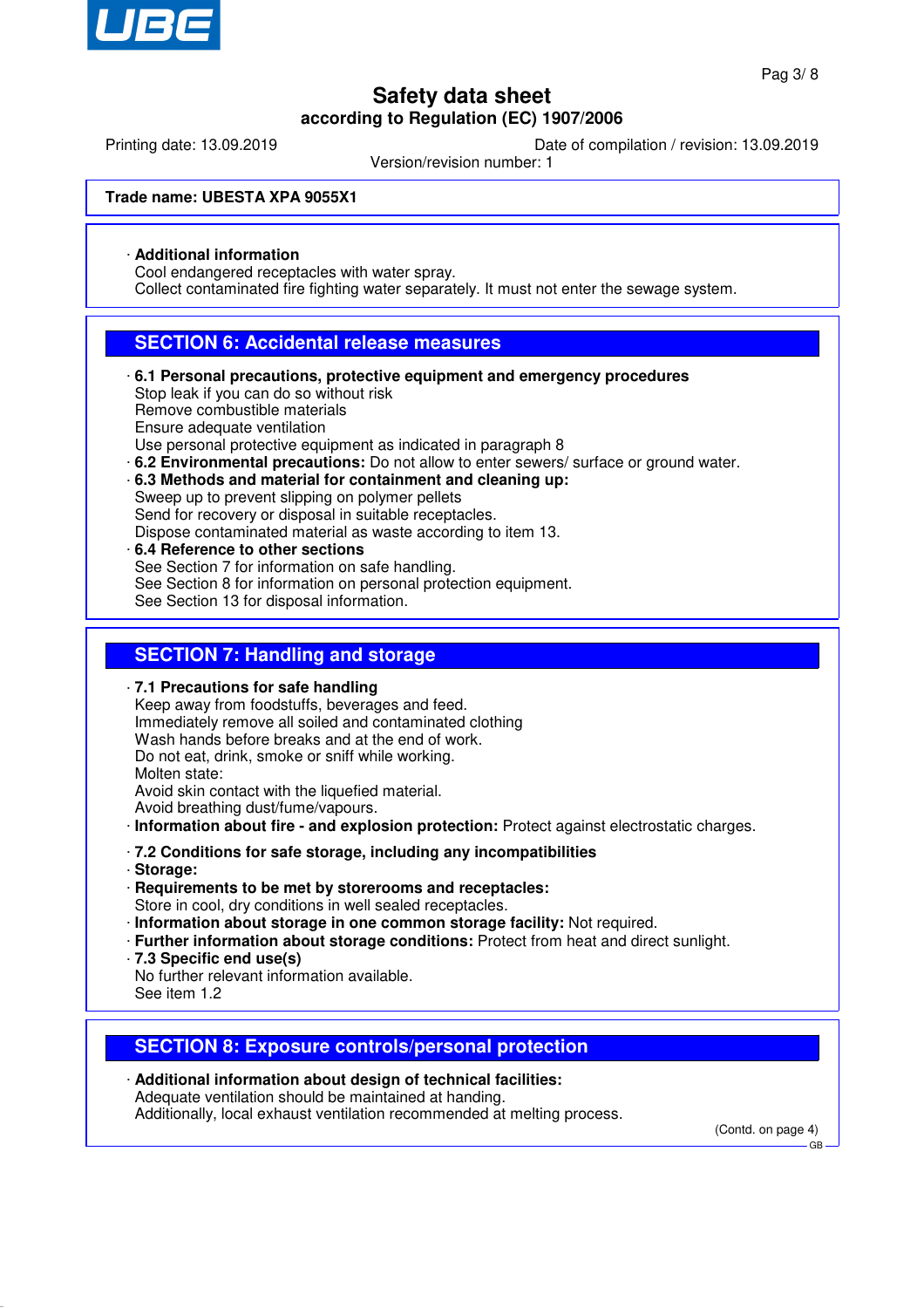

Printing date: 13.09.2019 Date of compilation / revision: 13.09.2019

Version/revision number: 1

#### **Trade name: UBESTA XPA 9055X1**

· **8.1 Control parameters** · **Ingredients with limit values that require monitoring at the workplace:** The product does not contain any relevant quantities of materials with critical values that have to be monitored at the workplace. · **Additional information:** The lists valid during the making were used as basis. · **8.2 Exposure controls** · **Personal protective equipment:** · **General protective and hygienic measures:** The usual precautionary measures are to be adhered to when handling chemicals. · **Respiratory protection:** Not necessary if room is well-ventilated. Unnecessary under normal processing Use suitable respiratory protective device in case of insufficient ventilation. Molten state: Wear a respirator conforming to EN140 at least with Type A filter. · **Protection of hands:** Protective gloves

Molten state:

- Heat protection gloves
- · **Material of gloves** Leather gloves
- · **Eye protection:**



Safety glasses

Safety goggles should be worn. At treating hot polymer or molten polymer, face shield should be recommended.

· **Skin and body protection:** Protective work clothing

· **Limitation and supervision of exposure into the environment**

Prevent the material from spreading into the environment.

| .9.1 Information on basic physical and chemical properties<br>· General Information |                             |  |
|-------------------------------------------------------------------------------------|-----------------------------|--|
| · Appearance:                                                                       |                             |  |
| Form:                                                                               | Pellets                     |  |
| Colour:                                                                             | Light yellow                |  |
| · Odour:                                                                            | Light                       |  |
| Odour threshold:                                                                    | Not determined.             |  |
| · pH-value:                                                                         | Not applicable.             |  |
| Change in condition                                                                 |                             |  |
| Melting point/freezing point:                                                       | Not determined for mixture. |  |
| Initial boiling point and boiling range: Not determined for mixture.                |                             |  |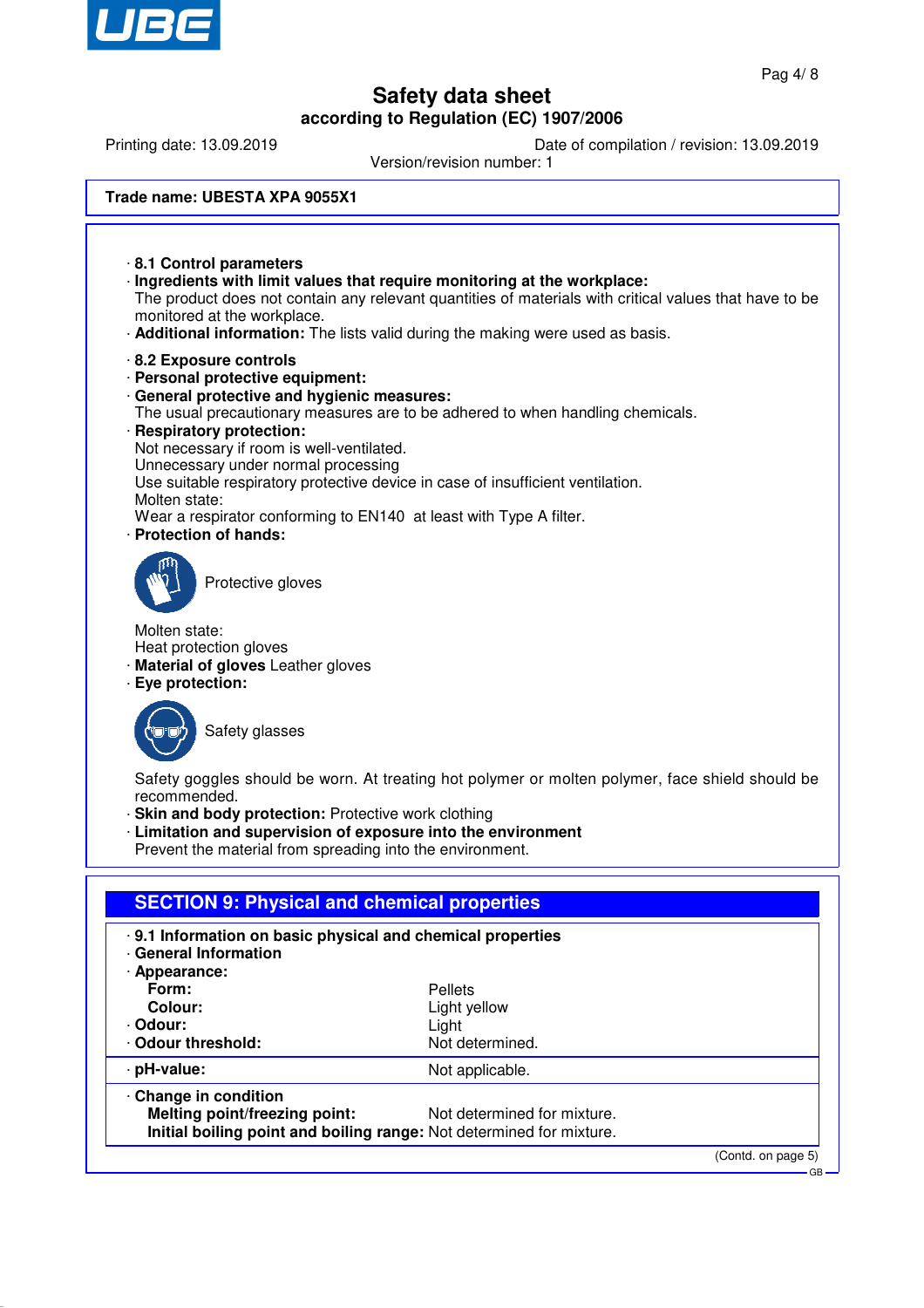

Printing date: 13.09.2019 Date of compilation / revision: 13.09.2019

Version/revision number: 1

#### **Trade name: UBESTA XPA 9055X1**

| · Flash point:                                                                  | Non flammable product                                                                                             |
|---------------------------------------------------------------------------------|-------------------------------------------------------------------------------------------------------------------|
| · Flammability (solid, gas):                                                    | Product is not flammable.<br>In conformity with United Nations Recommendations 4.1<br>Burning rate test.          |
| · Ignition temperature                                                          | Not determined for mixture.                                                                                       |
| · Decomposition temperature:                                                    | Not determined for mixture.                                                                                       |
| · Auto-ignition temperature:                                                    | Not determined for mixture.                                                                                       |
| <b>Explosive properties:</b>                                                    | Product does not present an explosion hazard.                                                                     |
| <b>Explosion limits:</b><br>Lower:<br>Upper:<br><b>Oxidising properties</b>     | Not applicable.<br>Not applicable.<br>No oxidising properties                                                     |
| · Vapour pressure:                                                              | Not applicable for being a solid                                                                                  |
| · Density:<br>· Relative density<br>· Vapour density<br><b>Evaporation rate</b> | Not tested<br>Not determined for mixture.<br>Not applicable for being a solid<br>Not applicable for being a solid |
| · Solubility in / Miscibility with<br>water:                                    | Insoluble.                                                                                                        |
| · Partition coefficient: n-octanol/water:                                       | Not applicable.                                                                                                   |
| · Viscosity:<br>Dynamic:<br>Kinematic:<br>9.2 Other information                 | Not applicable.<br>Not applicable.<br>No further relevant information available.                                  |

#### **SECTION 10: Stability and reactivity**

· **10.1 Reactivity** Stable under ordinary conditions of use and storage.

#### · **10.2 Chemical stability**

- Stable at environment temperature.
- The product is stable if stored and handled as prescribed/indicated
- · **Thermal decomposition / conditions to be avoided:** No decomposition if used according to specifications.
- · **10.3 Possibility of hazardous reactions**
- No hazardous reactions if stored and handled as prescribed/indicated.
- · **10.4 Conditions to avoid** Avoid heat, flames, sparks and other sources of ignition. Avoid high temperature · **10.5 Incompatible materials:** Oxidizing agents, acids, bases and reactive agents.
- · **10.6 Hazardous decomposition products:** Carbon monoxide and carbon dioxide
- Hydrogen cyanide (prussic acid)
- Ammonia

(Contd. on page 6)

GB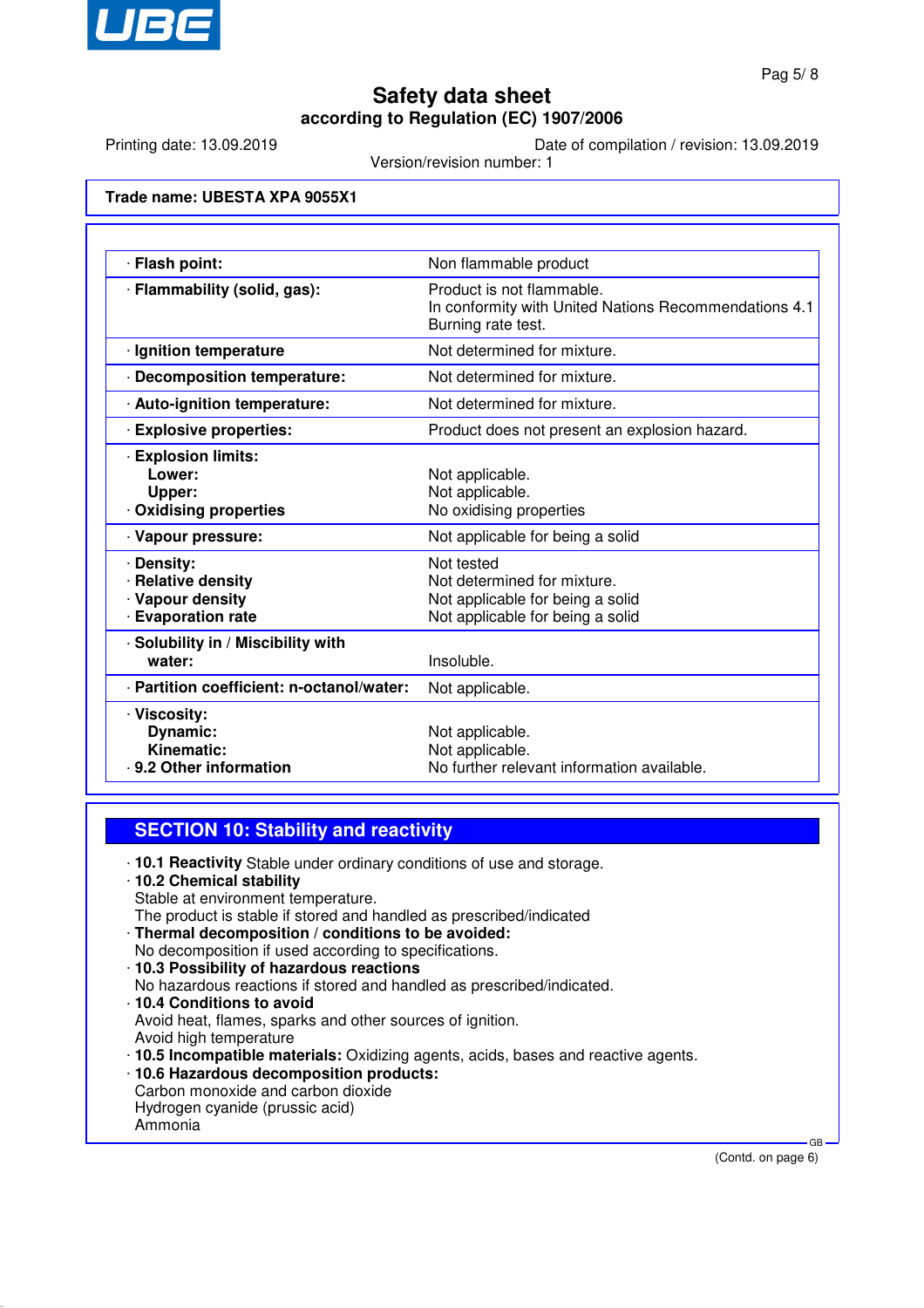

Printing date: 13.09.2019 Date of compilation / revision: 13.09.2019

Version/revision number: 1

**Trade name: UBESTA XPA 9055X1**

## **SECTION 11: Toxicological information**

- · **11.1 Information on toxicological effects**
- · **Acute toxicity** Based on available data, the classification criteria are not met.
- · **Primary irritant effect:**
- · **Skin corrosion/irritation** Not classified (Lack of data)
- · **Serious eye damage/irritation** Not classified (Lack of data)
- · **Respiratory or skin sensitisation** Not classified (Lack of data)
- · **Other information (about experimental toxicology):**
- Aspiration hazard: No further relevant information available.
- · **CMR effects (carcinogenity, mutagenicity and toxicity for reproduction)** No further relevant information available.
- · **Germ cell mutagenicity** Based on available data, the classification criteria are not met.
- · **Carcinogenicity** Based on available data, the classification criteria are not met.
- · **Reproductive toxicity** Based on available data, the classification criteria are not met.
- · **STOT-single exposure** Based on available data, the classification criteria are not met.
- · **STOT-repeated exposure** Based on available data, the classification criteria are not met.
- · **Aspiration hazard** Based on available data, the classification criteria are not met.

## **SECTION 12: Ecological information**

- · **12.1 Toxicity**
- · **Aquatic toxicity:** No further relevant information available.
- · **12.2 Persistence and degradability** No further relevant information available.
- · **12.3 Bioaccumulative potential** No further relevant information available.
- · **12.4 Mobility in soil** No further relevant information available.
- · **12.5 Results of PBT and vPvB assessment**
- · **PBT:** Not applicable.
- · **vPvB:** Not applicable.
- · **12.6 Other adverse effects** No further relevant information available.

## **SECTION 13: Disposal considerations**

#### · **13.1 Waste treatment methods**

· **Recommendation**

Chemical residues generally count as special waste

Must not be disposed together with household garbage. Do not allow product to reach sewage system.

Disposal must be made according to official regulations.

- · **Uncleaned packaging:**
- · **Recommendation:**

Packaging may contain residues of the product and should be treated accordingly. Disposal must be made according to official regulations.

## **SECTION 14: Transport information**

· **14.1 UN-Number** The substance is not classified under transport regulations

(Contd. on page 7)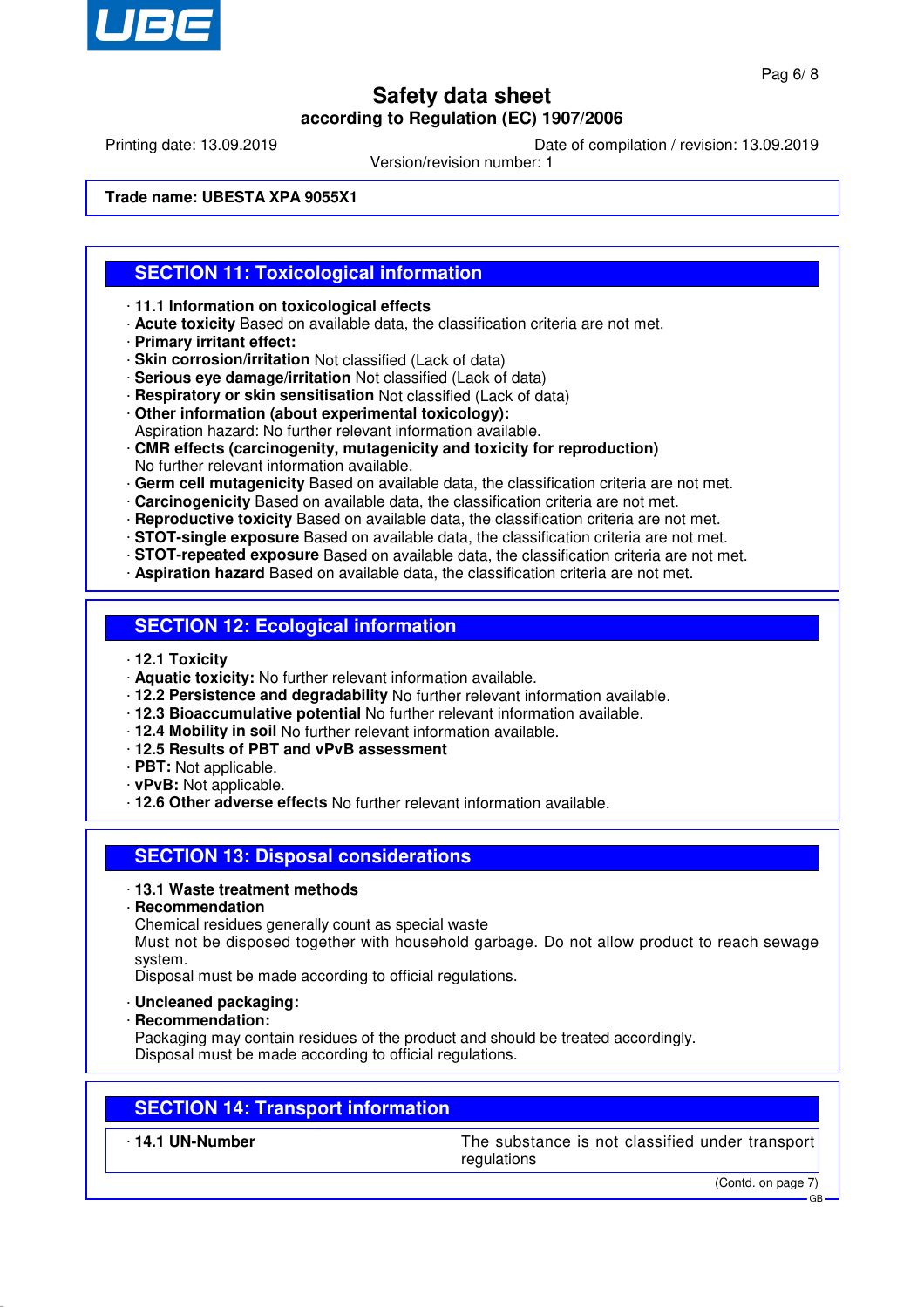

Printing date: 13.09.2019 Date of compilation / revision: 13.09.2019

Version/revision number: 1

#### **Trade name: UBESTA XPA 9055X1**

| · ADR, ADN, IMDG, IATA                       | Not applicable                                                 |  |
|----------------------------------------------|----------------------------------------------------------------|--|
| 14.2 UN proper shipping name                 | The substance is not classified under transport<br>regulations |  |
| · ADR, ADN, IMDG, IATA                       | Not applicable                                                 |  |
| 14.3 Transport hazard class(es)              | The substance is not classified under transport<br>regulations |  |
| · ADR, ADN, IMDG, IATA                       |                                                                |  |
| · Class                                      | Not applicable                                                 |  |
| 14.4 Packing group                           | The substance is not classified under transport<br>regulations |  |
| · ADR, IMDG, IATA                            | Not applicable                                                 |  |
| · 14.5 Environmental hazards:                |                                                                |  |
| · Marine pollutant:                          | No.                                                            |  |
| 14.6 Special precautions for user            | Not applicable.                                                |  |
| 14.7 Transport in bulk according to Annex II |                                                                |  |
| of Marpol and the IBC Code                   | Not applicable.                                                |  |
| · UN "Model Regulation":                     | Not applicable                                                 |  |

## **SECTION 15: Regulatory information**

- · **15.1 Safety, health and environmental regulations/legislation specific for the substance or mixture**
- · **Directive 2012/18/EU**
- · **Named dangerous substances ANNEX I** None of the ingredients is listed.
- · **National regulations:**
- · **Other regulations, limitations and prohibitive regulations**
- · **Substances of very high concern (SVHC) according to REACH, Article 57** Product does not contain SVHCs.
- · **Additional Information:**

This substance/mixture does not legally require an SDS based on Regulation 1907/2006 (REACH). However,this SDS format, is utilized to supply information required according to Article 32 of REACH.

· **15.2 Chemical safety assessment:** A Chemical Safety Assessment has not been carried out.

## **SECTION 16: Other information**

This information is based on our present knowledge. However, this shall not constitute a guarantee for any specific product features and shall not establish a legally valid contractual relationship.

· **Training hints**

Specific training of workers to comply with the requirements specified in the Safety Data Sheet is required.

- · **Department issuing SDS:** Product Liability group
- · **Contact:** Contact with business unit for any issue related to the safety data sheet
- · **Abbreviations and acronyms:**

ADR: Accord européen sur le transport des marchandises dangereuses par Route (European Agreement concerning the International Carriage of Dangerous Goods by Road)